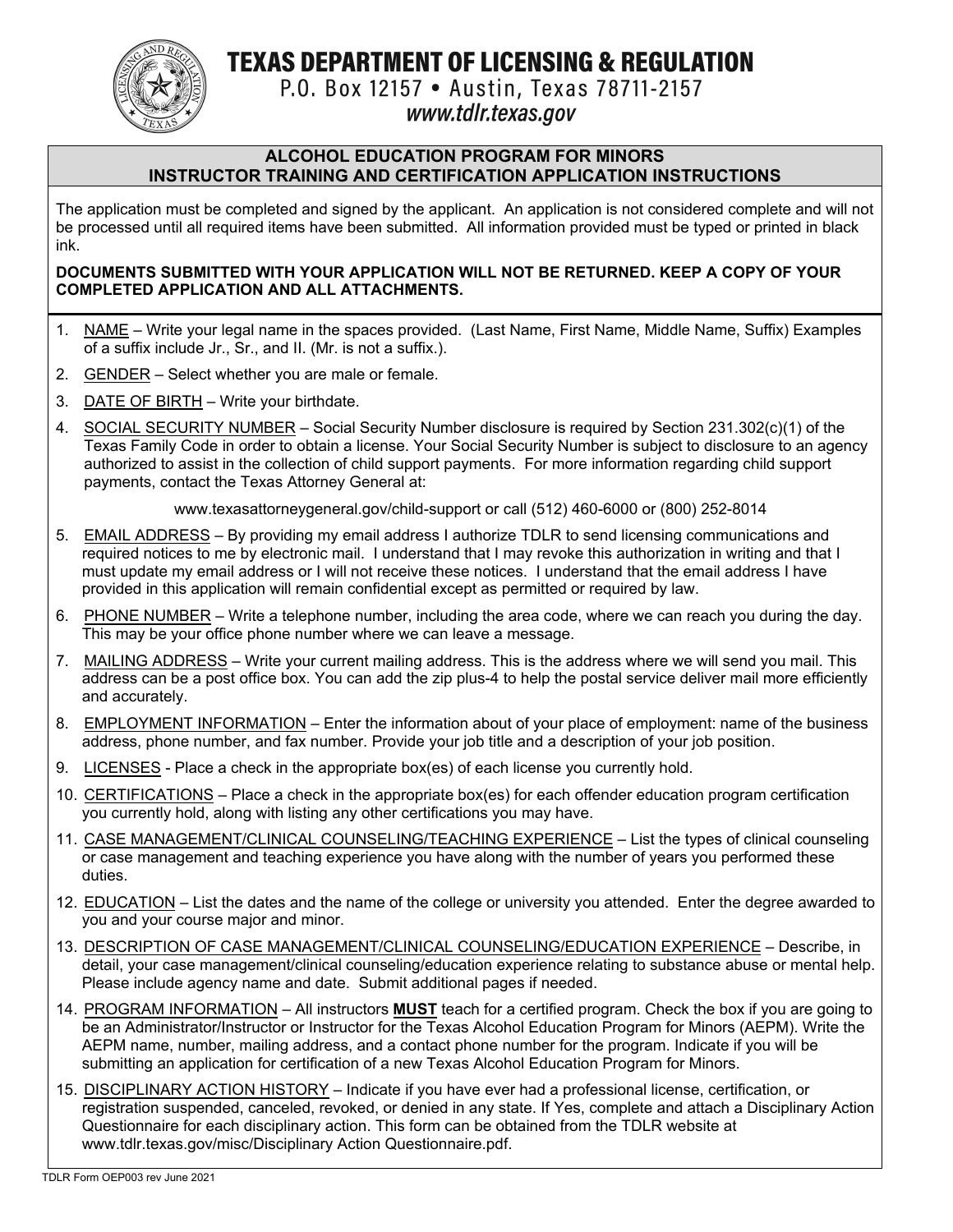16. HISTORY – Indicate if you have ever been convicted of, or placed on deferred adjudication for, any Misdemeanor or Felony, other than a minor traffic violation. If YES, complete and attach a Criminal History Questionnaire for each offense. This form can be obtained from the TDLR website at www.tdlr.texas.gov/MISC/lic002.pdf. If you are worried your criminal history could prevent you from getting this license, Texas allows you to have your criminal history evaluated before submitting your application and non-refundable fees. To request a criminal history evaluation, submit a Criminal History Evaluation Letter, a completed Criminal History Questionnaire form for each crime you were convicted of, or placed on deferred adjudication for, and a \$10.00 fee. You can find more information on the process and download the necessary forms on the TDLR website at www.tdlr.texas.gov/crimHistoryEval.htm.

17. STATEMENT OF APPLICANT - Carefully read the statement before dating and signing your application.

### **INSTRUCTOR CERTIFICATION ELIGIBILITY REQUIRMENTS**

- You must have a minimum of an associate's degree in the field of psychology, sociology, counseling, social work, criminal justice, education, nursing, health, or traffic safety;
- You must be a licensed chemical dependency counselor, registered counselor intern, licensed social worker, licensed professional counselor, licensed professional counselor intern, certified teacher, licensed psychologist, licensed physician or psychiatrist, probation or parole officer, adult or child protective services worker, licensed vocational nurse, or registered nurse; **or**
- Have at least one year of documented experience in case management or education relating to substance abuse and/or mental health.
- You must successfully pass a criminal history background check.
- You must successfully complete the instructor training course.

### **CHECKLIST OF DOCUMENTATION REQUIRED TO BE SUBMITTED WITH APPLICATION**

- Current resume
- Proof of credentials (copies of diplomas and/or licenses)
- Proof of documented experience

### **APPLICATION INFORMATION FOR MILITARY SERVICE MEMBERS, MILITARY VETERANS AND MILITARY**

**SPOUSES** The Texas Department of Licensing and Regulation recognizes the contributions of our active-duty military service members, their spouses, and veterans. If you want to use one of the licensing options available to military [service members, military veterans and military spouses, please complete the](https://www.tdlr.texas.gov/misc/militarysupplemental.pdf) *Military Service Member, Military Veteran or Military Spouse Supplemental Application (PDF)* and attach it with your license application.

If you have additional questions about qualifications, training or experience requirements relating to occupation licensing [for military service members, military veterans or military spouses please go to the](https://www.tdlr.texas.gov/military/) *TDLR Military Information web page***.** 

#### **SEND YOUR COMPLETED APPLICATION AND REQUIRED DOCUMENTS TO:**

Texas Department of Licensing and Regulation P.O. Box 12157 Austin, TX 78711-2157

Documents submitted with your application will not be returned. Keep a copy of your completed application, all attachments, and you check or money order. **Do not send cash**.

For additional information and questions, please visit the *[TDLR website](https://www.tdlr.texas.gov/)*. You can request assistance or submit required attachments via *[TDLR webform](https://www.tdlr.texas.gov/help/)* or fax (512) 463-9468. You may contact Customer Service Representatives by calling (800) 803-9202 (in state only) or (512) 463-6599; Relay Texas -TDD (800) 735-2989. Customer Service Representatives are available Monday through Friday from 7:00 a.m. until 6:00 p.m. Central Time (excluding holidays).

#### **TDLR Public Information Act Policy:**

This document is subject to the Texas Public Information Act. With certain exceptions, information in this document may be made available to the public. For more information, view the *[TDLR Public Information Act Policy](https://www.tdlr.texas.gov/disclaimer.htm#PublicInfoPolicy)*.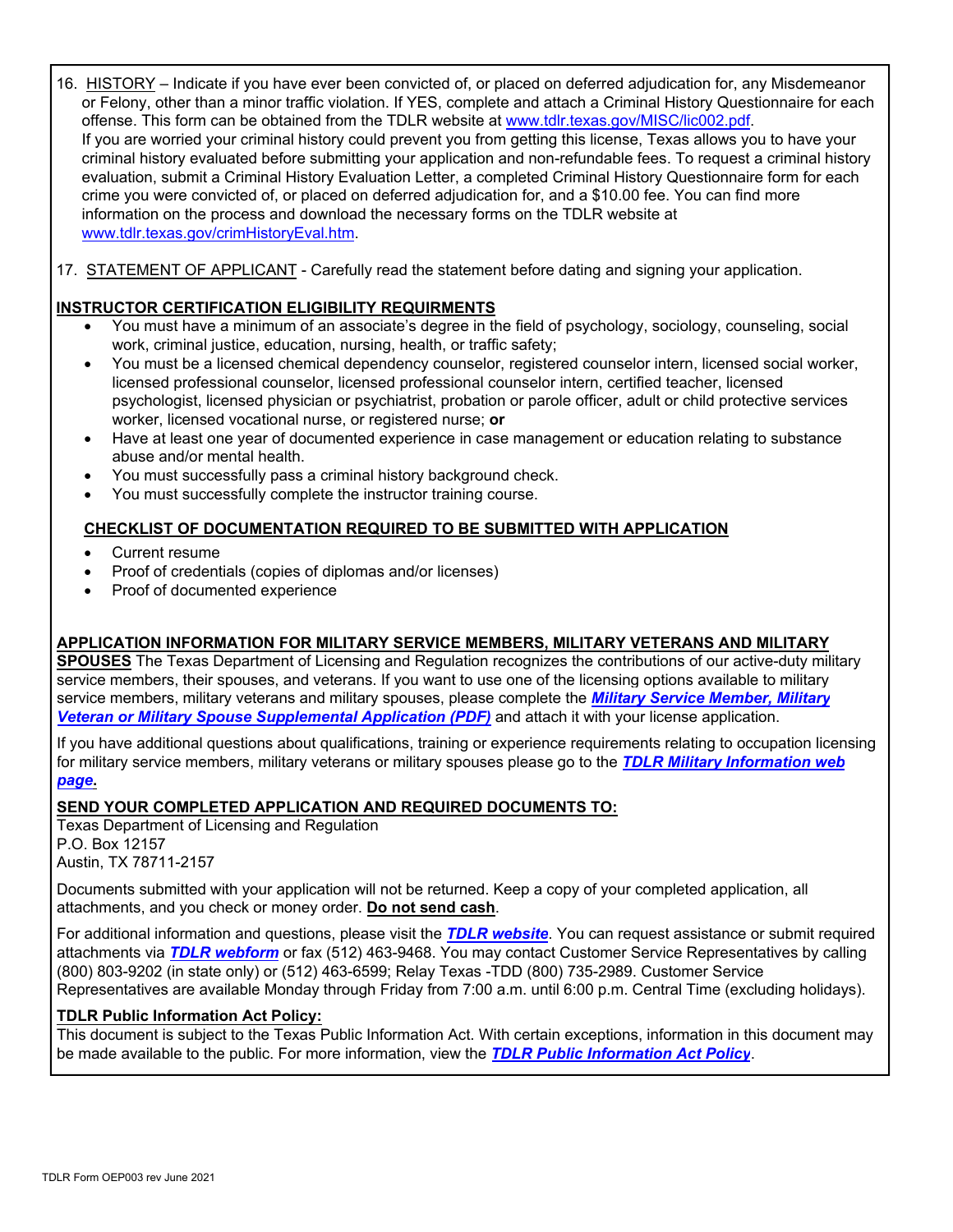

# **TEXAS DEPARTMENT OF LICENSING & REGULATION**

P.O. Box 12157 - Austin, Texas 78711-2157

www.tdlr.texas.gov

## **ALCOHOL EDUCATION PROGRAM FOR MINORS INSTRUCTOR TRAINING AND CERTIFICATION APPLICATION**

DO NOT WRITE ABOVE THIS LINE

| This completed form must be accompanied by all required documents.                                                                  |                                                                                                                        |                                                                                                                     |                                                                      |  |  |  |  |
|-------------------------------------------------------------------------------------------------------------------------------------|------------------------------------------------------------------------------------------------------------------------|---------------------------------------------------------------------------------------------------------------------|----------------------------------------------------------------------|--|--|--|--|
| 1. Name:                                                                                                                            |                                                                                                                        |                                                                                                                     |                                                                      |  |  |  |  |
|                                                                                                                                     |                                                                                                                        |                                                                                                                     |                                                                      |  |  |  |  |
| Last Name<br>2. Gender:                                                                                                             | 3. Date of Birth:                                                                                                      | First Name                                                                                                          | Middle Name<br>Suffix<br>4. Social Security Number:                  |  |  |  |  |
| Male                                                                                                                                |                                                                                                                        |                                                                                                                     |                                                                      |  |  |  |  |
| <b>Month</b><br>5. Email Address:                                                                                                   | Day<br>Year                                                                                                            |                                                                                                                     | See Instruction Sheet for Disclosure Information<br>6. Phone Number: |  |  |  |  |
|                                                                                                                                     |                                                                                                                        |                                                                                                                     |                                                                      |  |  |  |  |
|                                                                                                                                     | Ex: johndoe@aol.com See Instruction Sheet for disclosure information                                                   |                                                                                                                     | Number                                                               |  |  |  |  |
| 7. Mailing Address:                                                                                                                 |                                                                                                                        |                                                                                                                     |                                                                      |  |  |  |  |
|                                                                                                                                     |                                                                                                                        |                                                                                                                     |                                                                      |  |  |  |  |
| (P.O. Box, Number, Street Name, or Suite Number)                                                                                    |                                                                                                                        |                                                                                                                     |                                                                      |  |  |  |  |
| City                                                                                                                                |                                                                                                                        | State                                                                                                               | Zip Code                                                             |  |  |  |  |
| 8.                                                                                                                                  | <b>EMPLOYMENT INFORMATION</b>                                                                                          |                                                                                                                     |                                                                      |  |  |  |  |
| Employer<br>(Agency/Organization)                                                                                                   |                                                                                                                        | <u> 1989 - Jan Samuel Barbara, margaret e populari e populari e populari e populari e populari e populari e pop</u> |                                                                      |  |  |  |  |
| Employer<br><b>Mailing Address:</b>                                                                                                 |                                                                                                                        |                                                                                                                     |                                                                      |  |  |  |  |
|                                                                                                                                     | (P.O. Box, Number, Street Name, Suite Number, City, State, Zip Code)                                                   |                                                                                                                     |                                                                      |  |  |  |  |
| Employer Phone No.<br>(include area code)                                                                                           | Employer Fax No.<br>(include area code)<br><u> 1989 - Johann Barbara, martin amerikan ba</u>                           |                                                                                                                     |                                                                      |  |  |  |  |
| Job Title:<br><u> 1989 - Johann Barn, mars ann an t-Amhain an t-Amhain an t-Amhain an t-Amhain an t-Amhain an t-Amhain an t-Amh</u> |                                                                                                                        |                                                                                                                     |                                                                      |  |  |  |  |
| Position Description:                                                                                                               | <u> 1989 - Johann Barn, mars ann an t-Amhain ann an t-Amhain an t-Amhain an t-Amhain an t-Amhain an t-Amhain an t-</u> |                                                                                                                     |                                                                      |  |  |  |  |
|                                                                                                                                     |                                                                                                                        |                                                                                                                     |                                                                      |  |  |  |  |
|                                                                                                                                     |                                                                                                                        |                                                                                                                     |                                                                      |  |  |  |  |
|                                                                                                                                     |                                                                                                                        |                                                                                                                     |                                                                      |  |  |  |  |
| 9.                                                                                                                                  | LICENSES (check all that apply)                                                                                        |                                                                                                                     |                                                                      |  |  |  |  |
| Registered Counselor Intern                                                                                                         | No<br>Yes                                                                                                              | Licensed Physician or Psychiatrist                                                                                  | Yes<br>No<br>$\blacksquare$                                          |  |  |  |  |
| <b>Licensed Chemical Dependency</b><br>Counselor                                                                                    | Yes<br>No                                                                                                              | <b>Adult or Child Protective Services</b><br>Worker                                                                 | Yes<br>No                                                            |  |  |  |  |
| <b>Licensed Social Worker</b>                                                                                                       | Yes<br>No                                                                                                              | <b>Certified Teacher</b>                                                                                            | Yes<br>No                                                            |  |  |  |  |
| <b>Licensed Professional Counselor</b>                                                                                              | No<br>Yes                                                                                                              | Probation or Parole Officer                                                                                         | No<br>Yes                                                            |  |  |  |  |
| Licensed Professional Counselor Intern                                                                                              | No<br>Yes<br>$\Box$                                                                                                    | <b>Licensed Vocational Nurse</b>                                                                                    | Yes<br>No                                                            |  |  |  |  |
| <b>Licensed Psychologist</b>                                                                                                        | Yes<br>No                                                                                                              | <b>Registered Nurse</b>                                                                                             | No<br>Yes                                                            |  |  |  |  |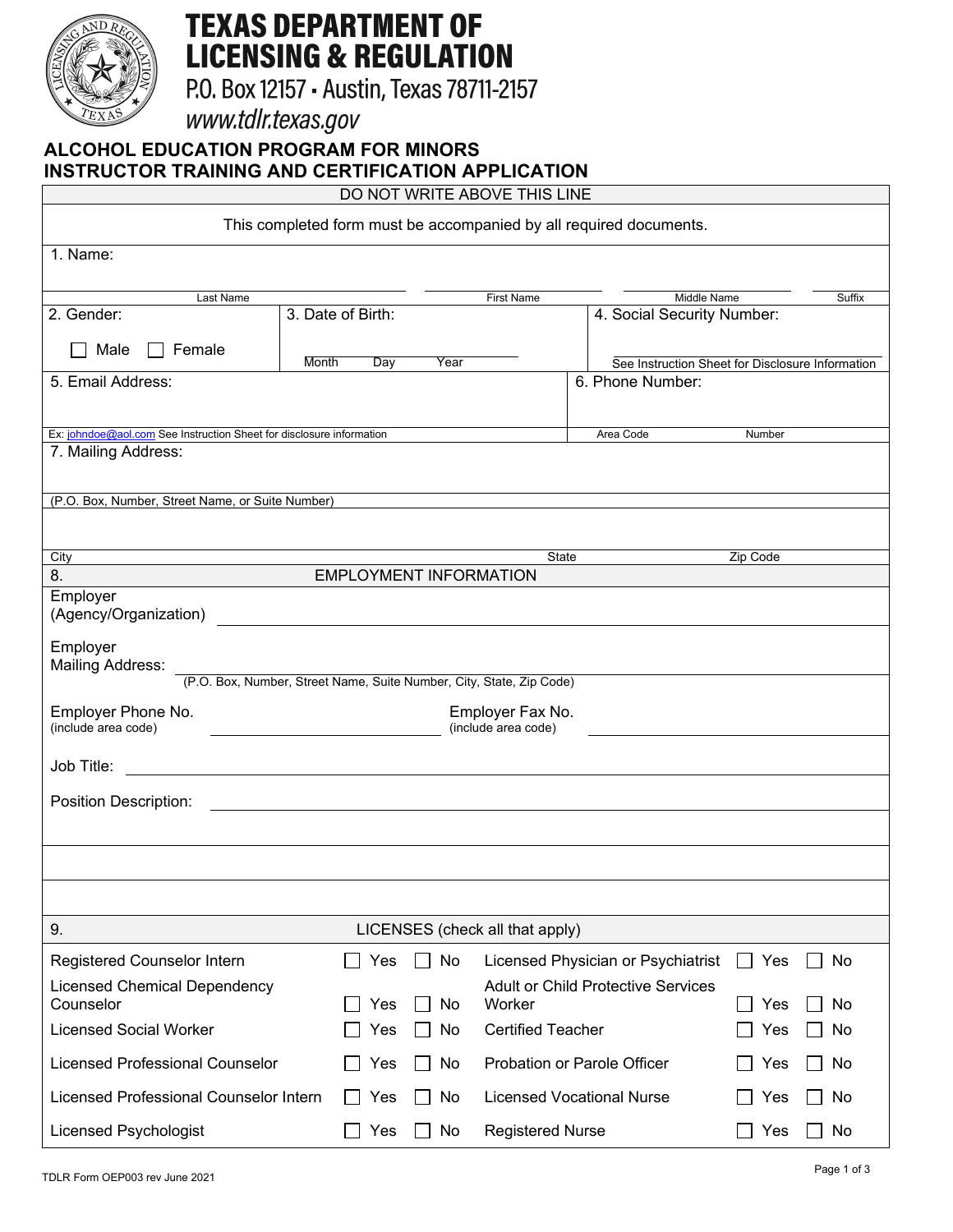| 10.<br>CERTIFICATIONS (check all that apply)                                                       |        |                    |                 |                 |                                     |                    |  |  |
|----------------------------------------------------------------------------------------------------|--------|--------------------|-----------------|-----------------|-------------------------------------|--------------------|--|--|
| DWI Education (DWIE) Instructor                                                                    |        |                    | Yes             | $\Box$ No       |                                     |                    |  |  |
| Drug Offender Education Program (DOEP) Instructor                                                  |        |                    | Yes             | No              |                                     |                    |  |  |
| DWI Intervention (DWII) Instructor                                                                 |        |                    | Yes             | No              |                                     |                    |  |  |
|                                                                                                    |        |                    |                 |                 |                                     |                    |  |  |
|                                                                                                    |        |                    |                 |                 |                                     |                    |  |  |
|                                                                                                    |        |                    |                 |                 |                                     |                    |  |  |
| CASE MANAGEMENT/CLINICAL COUNSELING/TEACHING EXPERIENCE<br>11.<br>(Add additional pages as needed) |        |                    |                 |                 |                                     |                    |  |  |
| Specify Type of Clinical Counseling or Case<br>Management Experience                               |        | Number<br>of Years |                 |                 | Specify Type of Teaching Experience | Number<br>of Years |  |  |
|                                                                                                    |        |                    |                 |                 |                                     |                    |  |  |
|                                                                                                    |        |                    |                 |                 |                                     |                    |  |  |
|                                                                                                    |        |                    |                 |                 |                                     |                    |  |  |
|                                                                                                    |        |                    |                 |                 |                                     |                    |  |  |
|                                                                                                    |        |                    |                 |                 |                                     |                    |  |  |
|                                                                                                    |        |                    |                 |                 |                                     |                    |  |  |
|                                                                                                    |        |                    |                 |                 |                                     |                    |  |  |
| 12.                                                                                                |        | <b>EDUCATION</b>   |                 |                 |                                     |                    |  |  |
| <b>Name of College/University:</b><br>Degree Awarded:                                              |        |                    |                 |                 |                                     |                    |  |  |
| Major:                                                                                             | Minor: |                    |                 | Dates Attended: |                                     |                    |  |  |
|                                                                                                    |        |                    |                 |                 |                                     |                    |  |  |
| <b>Name of College/University:</b>                                                                 |        |                    |                 |                 | Degree Awarded:                     |                    |  |  |
|                                                                                                    |        |                    |                 |                 |                                     |                    |  |  |
| Major:                                                                                             | Minor: |                    |                 | Dates Attended: |                                     |                    |  |  |
|                                                                                                    |        |                    |                 |                 |                                     |                    |  |  |
| <b>Name of College/University:</b>                                                                 |        |                    |                 |                 | Degree Awarded:                     |                    |  |  |
|                                                                                                    |        |                    |                 |                 |                                     |                    |  |  |
| Major:                                                                                             | Minor  |                    |                 |                 | Dates Attended:                     |                    |  |  |
|                                                                                                    |        |                    |                 |                 |                                     |                    |  |  |
| Name of College/University:                                                                        |        |                    |                 |                 | Degree Awarded:                     |                    |  |  |
|                                                                                                    |        |                    |                 |                 |                                     |                    |  |  |
| Major:                                                                                             | Minor  |                    | Dates Attended: |                 |                                     |                    |  |  |
|                                                                                                    |        |                    |                 |                 |                                     |                    |  |  |